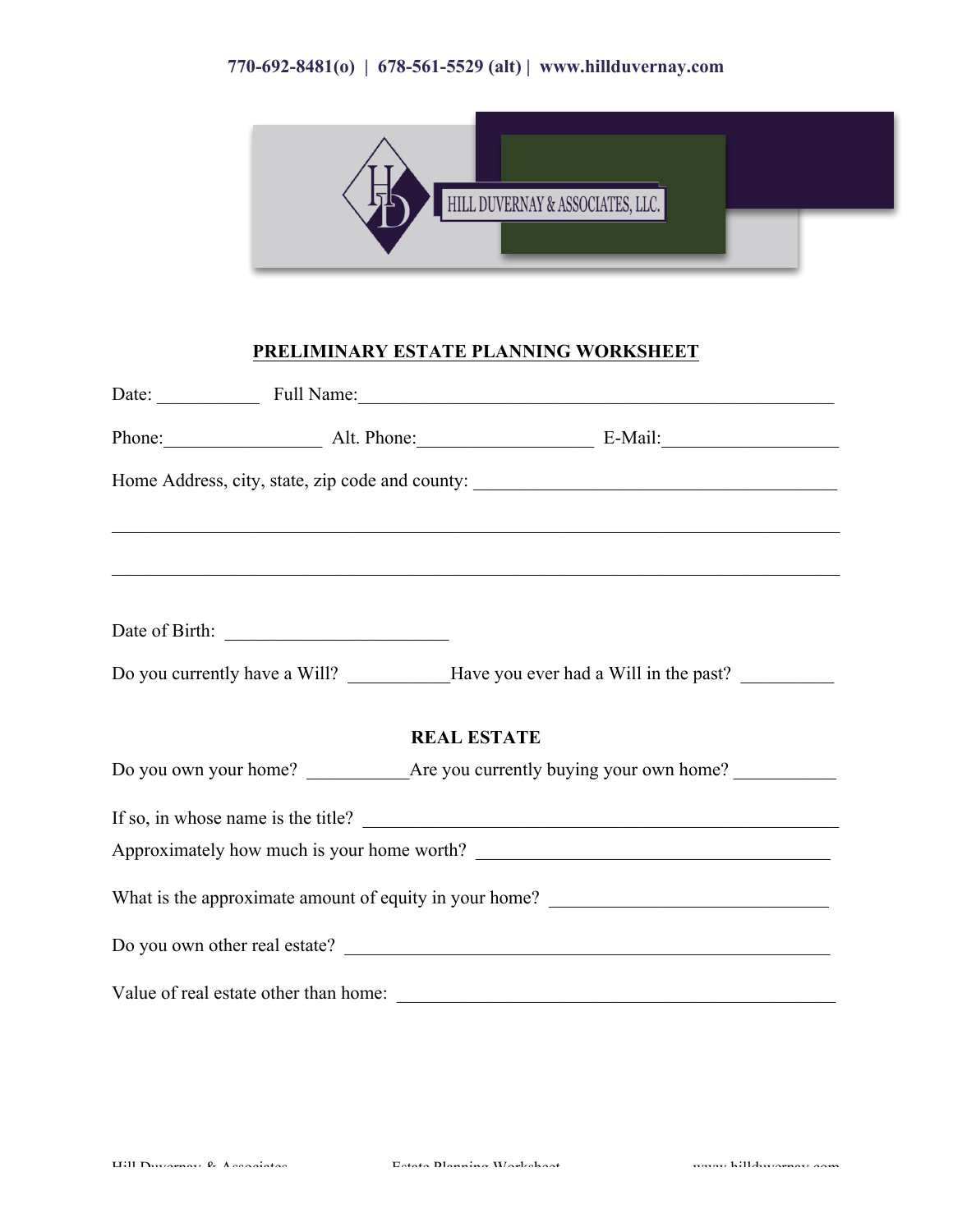# **770-692-8481(o) | 678-561-5529 (alt) | www.hillduvernay.com**

# **GENERAL FINANCIAL INFORMATION**

Types of Funds you are currently holding in Financial Institutions:

| <b>Banks</b>                                                                      |                 |
|-----------------------------------------------------------------------------------|-----------------|
| Name of Institution:                                                              |                 |
| Account No.: Joint or Single                                                      |                 |
|                                                                                   |                 |
| Account No.: No.:                                                                 | Joint or Single |
| Name of Institution:                                                              |                 |
| Account No.: No. 2008                                                             | Joint or Single |
| <b>Investment Accounts</b>                                                        |                 |
|                                                                                   |                 |
|                                                                                   | Joint or Single |
|                                                                                   |                 |
|                                                                                   | Joint or Single |
|                                                                                   |                 |
| Account No.: 1988                                                                 | Joint or Single |
| List all other investments, other than retirement: ______________________________ |                 |

Do you expect to receive any inheritance in the future?

#### **RETIREMENT PLANS**

 $\_$  , and the contribution of the contribution of the contribution of the contribution of  $\mathcal{L}_\text{max}$ 

| Types of Funds you are currently holding in Retirement Plans |  |  |  |
|--------------------------------------------------------------|--|--|--|
|                                                              |  |  |  |
|                                                              |  |  |  |
|                                                              |  |  |  |
|                                                              |  |  |  |
|                                                              |  |  |  |
|                                                              |  |  |  |
|                                                              |  |  |  |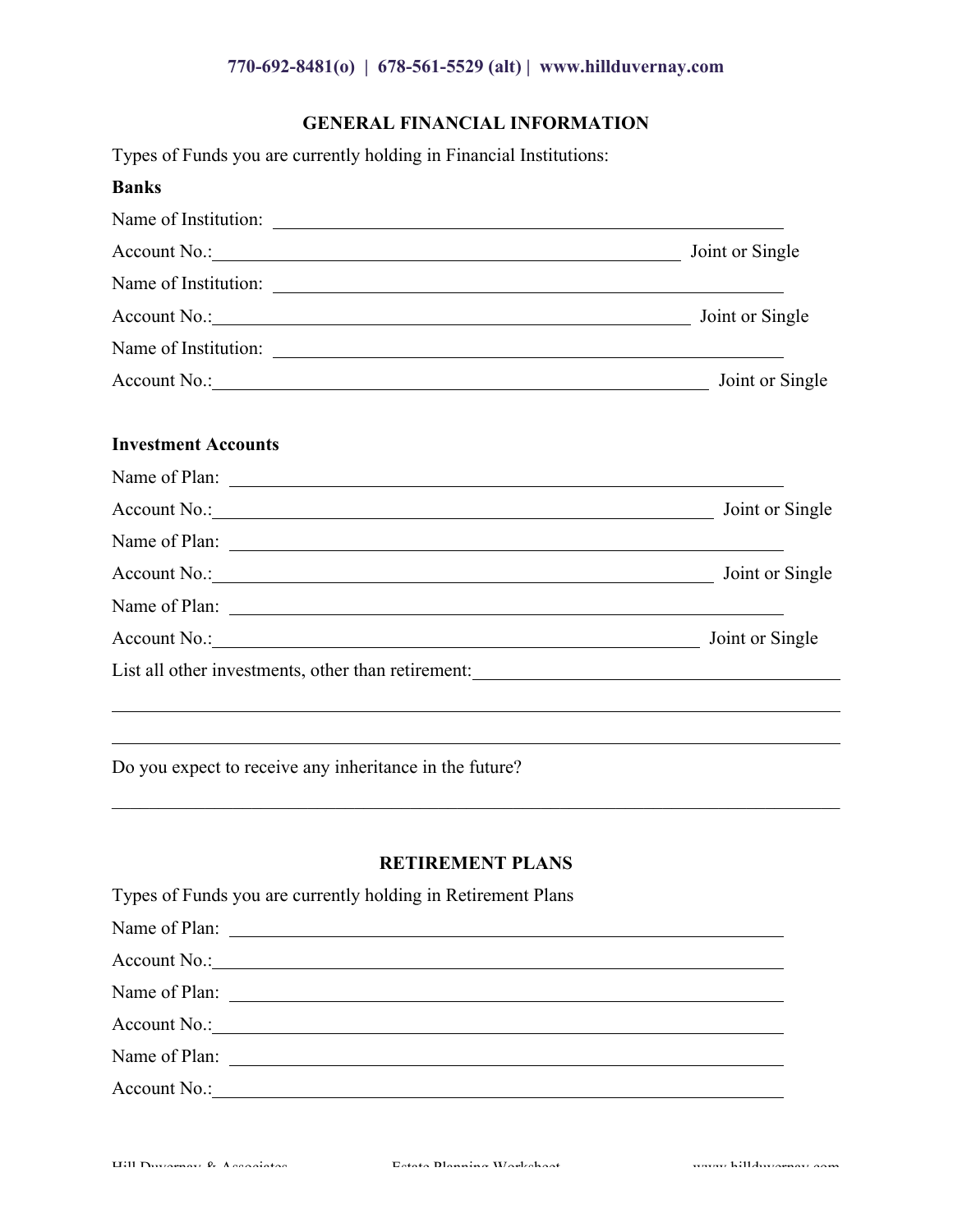#### **INSURANCE POLICIES**

| Name of Plan: | Account |
|---------------|---------|
|               |         |
|               | Account |
|               |         |
|               | Account |
|               |         |

Please list names and full addresses of insurance beneficiaries (Primary and Secondary):

 $\mathcal{L}_\text{max} = \mathcal{L}_\text{max} = \mathcal{L}_\text{max} = \mathcal{L}_\text{max} = \mathcal{L}_\text{max} = \mathcal{L}_\text{max} = \mathcal{L}_\text{max} = \mathcal{L}_\text{max} = \mathcal{L}_\text{max} = \mathcal{L}_\text{max} = \mathcal{L}_\text{max} = \mathcal{L}_\text{max} = \mathcal{L}_\text{max} = \mathcal{L}_\text{max} = \mathcal{L}_\text{max} = \mathcal{L}_\text{max} = \mathcal{L}_\text{max} = \mathcal{L}_\text{max} = \mathcal{$ 

# **TRUSTED POSITIONS**

Please list a Primary Executor's (the person to administer your Will upon death)

Name

Address-including city, state and zip code

\_\_\_\_\_\_\_\_\_\_\_\_\_\_\_\_\_\_\_\_\_\_\_\_\_\_\_\_\_\_\_\_\_\_\_\_\_\_\_\_\_\_\_\_

 $\mathcal{L}_\text{max}$  , and the set of the set of the set of the set of the set of the set of the set of the set of the set of

Relationship to you

Secondary Executor's Name and Full Address (in case first named is unable to serve):

 $\mathcal{L}_\text{max} = \mathcal{L}_\text{max} = \mathcal{L}_\text{max} = \mathcal{L}_\text{max} = \mathcal{L}_\text{max} = \mathcal{L}_\text{max} = \mathcal{L}_\text{max} = \mathcal{L}_\text{max} = \mathcal{L}_\text{max} = \mathcal{L}_\text{max} = \mathcal{L}_\text{max} = \mathcal{L}_\text{max} = \mathcal{L}_\text{max} = \mathcal{L}_\text{max} = \mathcal{L}_\text{max} = \mathcal{L}_\text{max} = \mathcal{L}_\text{max} = \mathcal{L}_\text{max} = \mathcal{$ 

 $\mathcal{L}_\mathcal{L} = \{ \mathcal{L}_\mathcal{L} = \{ \mathcal{L}_\mathcal{L} = \{ \mathcal{L}_\mathcal{L} = \{ \mathcal{L}_\mathcal{L} = \{ \mathcal{L}_\mathcal{L} = \{ \mathcal{L}_\mathcal{L} = \{ \mathcal{L}_\mathcal{L} = \{ \mathcal{L}_\mathcal{L} = \{ \mathcal{L}_\mathcal{L} = \{ \mathcal{L}_\mathcal{L} = \{ \mathcal{L}_\mathcal{L} = \{ \mathcal{L}_\mathcal{L} = \{ \mathcal{L}_\mathcal{L} = \{ \mathcal{L}_\mathcal{$ 

If you and your spouse should die leaving no heirs, who would you want to appoint as Guardian of the person and of the property of your minor children? Need name and full address, including city, state and zip code:

 $\mathcal{L}_\mathcal{L} = \{ \mathcal{L}_\mathcal{L} = \{ \mathcal{L}_\mathcal{L} = \{ \mathcal{L}_\mathcal{L} = \{ \mathcal{L}_\mathcal{L} = \{ \mathcal{L}_\mathcal{L} = \{ \mathcal{L}_\mathcal{L} = \{ \mathcal{L}_\mathcal{L} = \{ \mathcal{L}_\mathcal{L} = \{ \mathcal{L}_\mathcal{L} = \{ \mathcal{L}_\mathcal{L} = \{ \mathcal{L}_\mathcal{L} = \{ \mathcal{L}_\mathcal{L} = \{ \mathcal{L}_\mathcal{L} = \{ \mathcal{L}_\mathcal{$  $\_$  , and the contribution of the contribution of the contribution of the contribution of  $\mathcal{L}_\text{max}$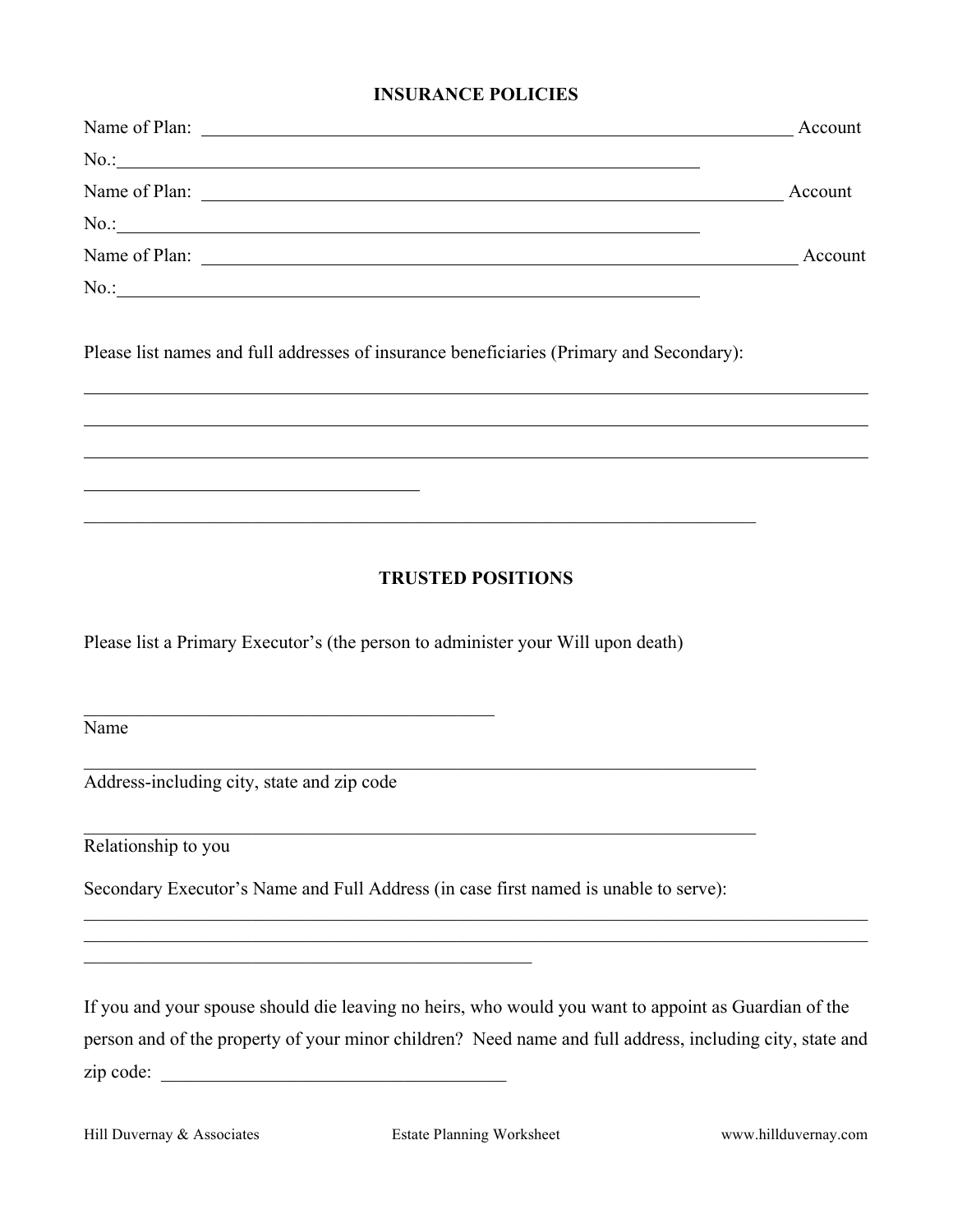Secondary Guardian of person (if above named is not able to serve).

Do you have any children by a former marriage? If yes, names and dates of birth.

If no immediate family were to survive you, who would you want to receive your property? (Financial, charitable, educational or could be a foundation or person.)

### **OTHER INFORMATION**

Special Bequests (specific items if any, which you want to leave to specific persons)

# FUNERAL AND BURIAL INFORMATION

Where and in what manner would you like to be memorialized?